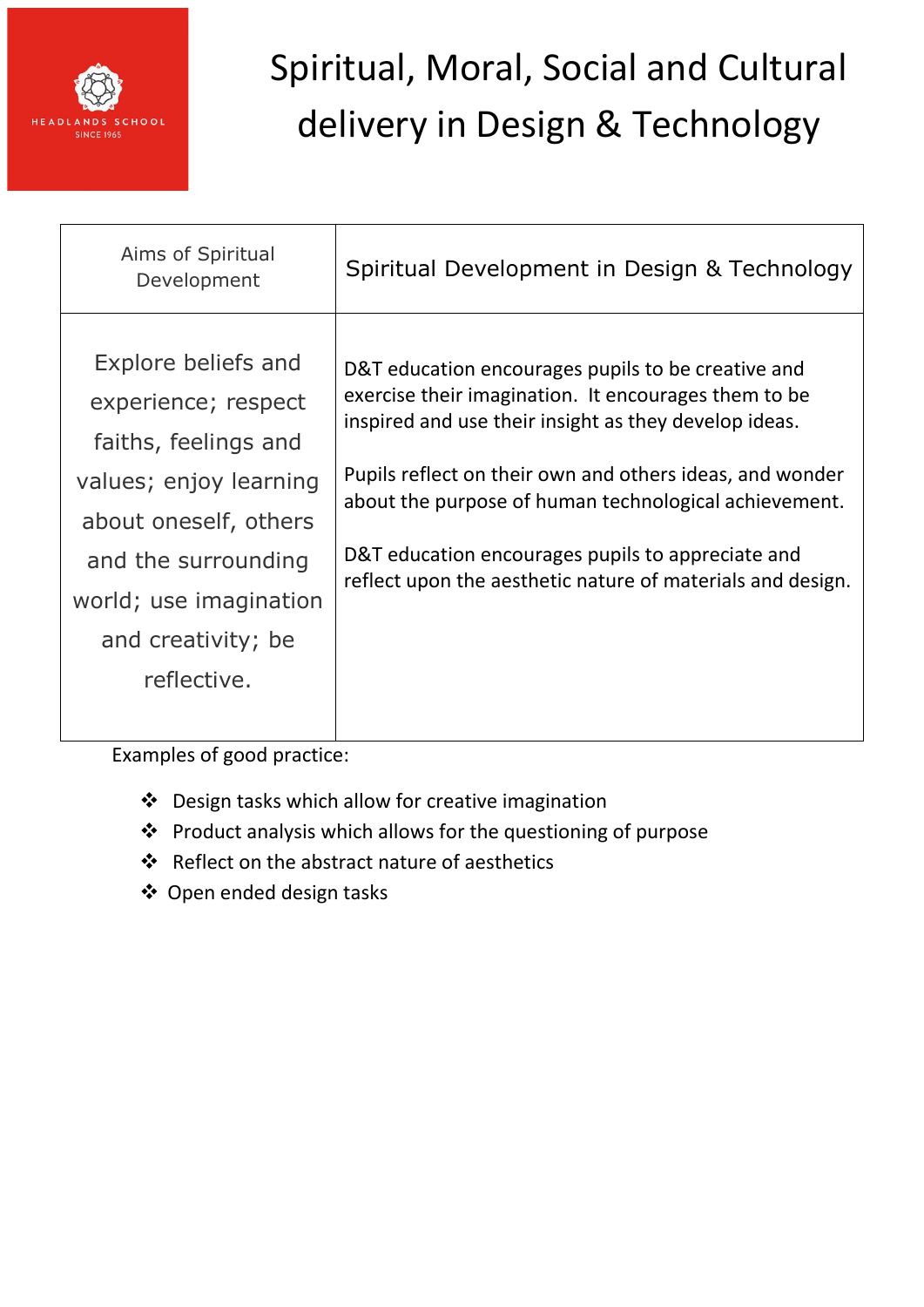

| Aims of Moral<br>Development                                                                                                                       | Moral Development in Design & Technology                                                                                                                                                                                                                                                                                                                                                                                                       |
|----------------------------------------------------------------------------------------------------------------------------------------------------|------------------------------------------------------------------------------------------------------------------------------------------------------------------------------------------------------------------------------------------------------------------------------------------------------------------------------------------------------------------------------------------------------------------------------------------------|
| Recognise right and<br>wrong; respect the<br>law; understand<br>consequences;<br>investigate moral and<br>ethical issues; offer<br>reasoned views. | D&T encourages pupils to consider the moral dilemma of<br>technological advancement. To be able to argue the<br>advantages/disadvantages.<br>Safety is considered, in the production of products, and<br>when making products to be used by others.<br>Pupils consider the environment, the effect of designing<br>and making and long term sustainability of the planet.<br>D&T education prepares pupils to become responsible<br>consumers. |

- Promote sustainability through reuse of materials
- Discuss the relative impact of the use of woods, metals and plastics
- Consider the ecological benefits of the choice of energy sources
- Consider employees' rights in overseas manufacturing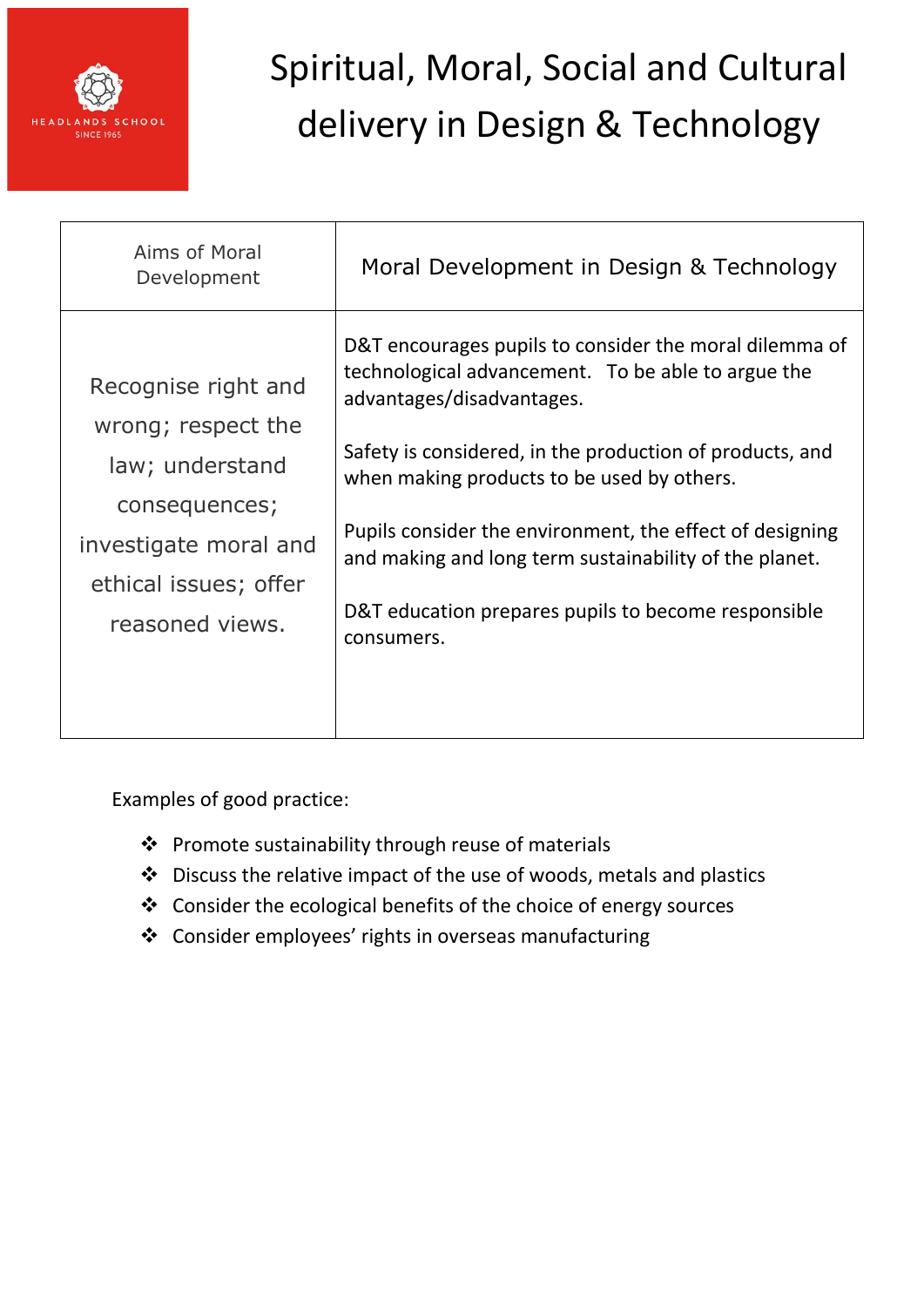

| Aims of Social<br>Development    | Social Development in Design & Technology                                                                                                          |
|----------------------------------|----------------------------------------------------------------------------------------------------------------------------------------------------|
| Use a range of social            | In D&T pupils are taught to cooperate when sharing<br>equipment, and help one another in setting up more<br>complex machinery.                     |
| skills; participate in the       |                                                                                                                                                    |
| local community;                 |                                                                                                                                                    |
| appreciate diverse               | Pupils are encouraged to consider the safety of those<br>around them, as they move about the classroom and use<br>equipment.                       |
| viewpoints; participate,         |                                                                                                                                                    |
| volunteer and cooperate;         |                                                                                                                                                    |
| resolve conflict; engage         | Pupils are expected to be respectful during peer<br>assessment. Listening and contributing in a manner<br>which allows for constructive criticism. |
| with the <b>'British values'</b> |                                                                                                                                                    |
| of democracy, the rule of        |                                                                                                                                                    |
| law, liberty, respect and        | In D&T shared work encourages pupils to consider other<br>viewpoints and communicate effectively.                                                  |
| tolerance.                       |                                                                                                                                                    |
|                                  |                                                                                                                                                    |

- \* Taking turns, a fairness of access to equipment is required
- Building bridges/towers with a group responsibility for success
- Speaking up during peer assessment
- Talking about safety and then acting accordingly